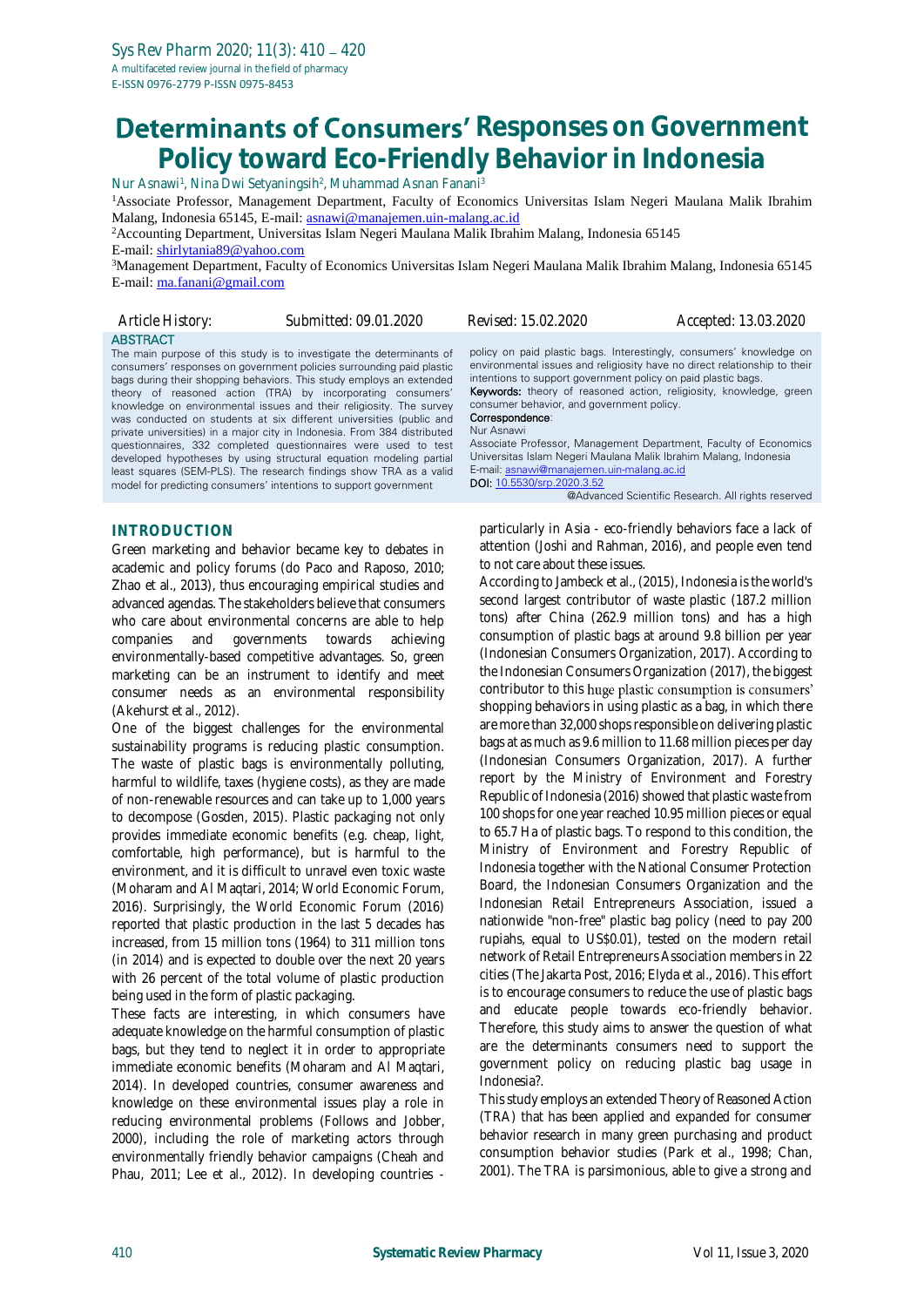responsive answer to the test, and it includes personal (attitude) and social (subjective norms) as determinants of behavioral intention (Lujja, 2016), and it gives more understanding both about the attitudes and intentions of green product consumption and behavior (Paul et al., 2016; Liu et al., 2017). Thus, psychological and behavioral aspects play an important role as determinants of the success of environmentally friendly programs (Narula and Desore, 2016).

Previous studies (Chryssochoidis, 2000; Gracia and De Magistris, 2007) reported that consumers' knowledge significantly influences their intention to consume pesticide-free (organic food). Meanwhile, the study of Aertsens et al. (2011) reported that consumers' objective and subjective knowledge determine their positive attitude toward consuming organic food. Therefore, this study aims to investigate the role of consumers' knowledge on their attitudes and intention to support governmental policies on reducing the use of plastic bags in Indonesia.

Previous studies have found that religion and religiosity have an impact on consumer behavior and attitudes (Abou-Youssef et al., 2015; Lada et al., 2009). Arguably, Indonesia, as the biggest Islamic country in the world, will involve religiosity as the determining issue on studying their consumers' attitudes and behavioral intentions. The reason is in Islam, actions that are deliberately damaging to the natural environment and resources are a kind of corruption that is forbidden (Hassan, 2014). Based on that, this study also aims to investigate the role of consumers' religiosity on their attitude and intention to support governmental policy on reducing plastic bags in Indonesia.

## **LITERATURE REVIEW**

Until now, marketing research studies have been conducted by experts on consumer behavior in the cognitive domain using the theory of reasoned action - TRA (Fishbein and Ajzen, 1975). TRA serves to analyze non-routine thinking decisions for such behaviors which require critical deliberation (Oppermann, 1995). In other words, TRA is effective at explaining psychological/cognitive processes to comprehend consumers' contextual decision-making (Han and Kim, 2010). TRA's central tenet is focused on individuals' intention to engage in certain behaviors. In this context, "intention" refers to willingness or readiness to engage in behavior under consideration (Han and Kim, 2010; Ajzen, 1985). According to this theory, eco-friendly behavior indicates the extent to which consumers are willing/ready to support or participate in eco-friendly behavior.

TRA explains that one's intentions toward behavior are shaped by attitudes toward the behavior and subjective norms (Fishbein and Ajzen, 1975; Ajzen and Fishbein, 1980). According to TRA, a person's intentions are built on two basic determinants, namely a personal evaluation of good and bad ways to behave, called the attitude toward the behavior, and perceptions of social pressure that one obtains, called subjective norms (Ajzen and Fishbein, 1980; Lada et al., 2009). TRA assumes that in behavior, consumers consciously consider the consequences and choose the behaviors to be expected of them (such as choosing a halal

product), irrelevant to inadvertent behavior or reflexes (Ajzen and Fishbein, 1980; Peter and Olson, 2005). Specifically, many studies use TRA to predict consumer behavior in various contexts and to date are considered as relevant models, such as adopting Islamic banking (Lujja et al., 2016), selecting halal products (Lada et al., 2009; Rahman et al., 2015) or supporting eco-friendly behavior (e.g., Paul et al., 2016; Liu et al., 2017; Paswan et al., 2017).

#### **Hypotheses Development**

Attitudes toward behaviors refer to the extent to which a person evaluates (good or bad) behavior (Ajzen, 1991; Asnawi et al., 2018). In the context of eco-friendly behavior, Mostafa (2007) reports that there is a positive relationship between attitude and behavioral intention which has been established across many cultures. For example, Boldero (1995) determined that attitudes about the benefits of recycling household newspapers were significant predictors of consumers' intentions on recycling this. Further, consumers prefer environmentally friendly beverage packaging if they hold positive attitudes towards preserving the environment (Birgelen et al., 2009). In organic food choice behavior, scholars investigated the positive relationship between attitude and intention (e.g., Dean et al., 2012; Ha and Janda, 2012; Zhou et al., 2013). In addition, Paul at al., (2016) reported that Indian consumers' intentions to consume green products are significantly influenced by their positive attitudes toward green products. Based on that, consumers' positive evaluations of government policies to pay plastic bags positively influence their intention to support it. Therefore,

 $H_1$  *- Consumers' attitudes positively associate with their intentions to accept government policies on paying for plastic bags.*

According to TRA, beliefs pertain to expectations derived from references or influential individuals and groups for individuals (significant others) such as parents, spouses, close friends, co-workers or others, depending on the behavior involved (Ajzen, 2005). Ajzen (1991) argued that subjective norms as the social factor of TRA is a determinant factor in the emergence of consumers' intentions to do or not to do something. The argument is that subjective norms determine the total set of accessible injunctive and descriptive normative beliefs (Ajzen, 2015). Consequently, social pressure (subjective norms) from important people such as close friends and family can encourage an individual's intention to decide (Sukoco, 2011; Charsetad, 2016). In summary, subjective norms captures an individual's feelings about the social pressure they face about a given behavior (Paul et al., 2016).

In the context of eco-friendly behavior, many studies have documented subjective norms as being an important determinant of consumers' intentions, including intending to purchase organic food (Dean et al., 2012; Ha and Janda, 2012), revisit a green hotel revisit (Teng et al., 2014; Han et al., 2010), and uphold environmentally conscious consumption (Khare, 2015; Moser, 2015; Tsarenko, Ferraro et al., 2013). When consumers perceive that their "significant others" endorse green purchase behavior, they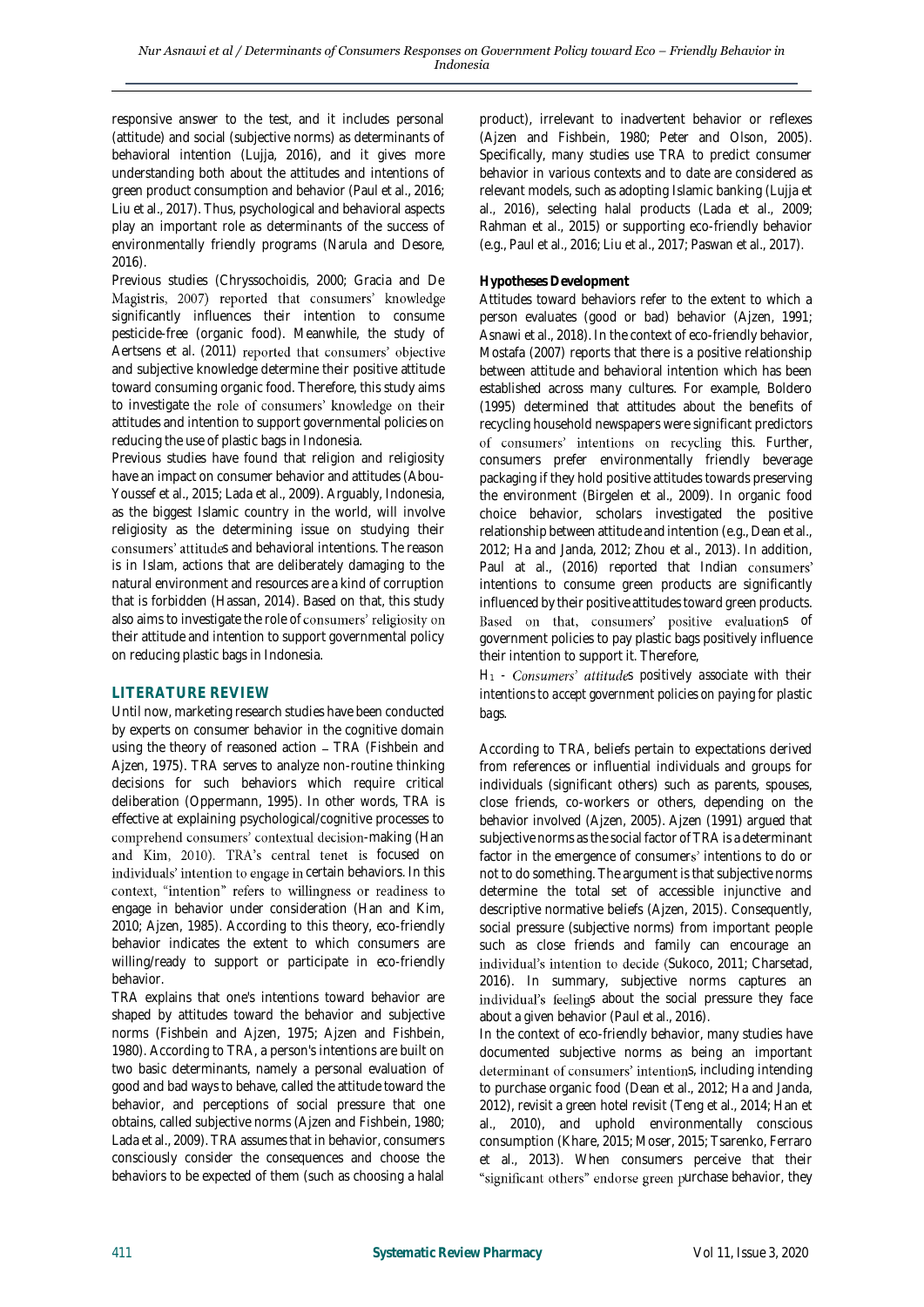are more prone to adopt these behaviors (Paul et al., 2016). It is therefore expected that they will be more likely to adopt agroup behavior such as purchasing green products (Kumar, 2012). Based on that, when social pressure becomes strong enough among Indonesian consumers, their intentions to accept government policy on paying for plastic bags during their shopping will be high. Therefore,

*H*<sub>2</sub> - Consumers' subjective norms positively associate with *their intention to accept the governmental policy on paying for plastic bags.*

There are three categories of consumer knowledge that are relevant to consumer behavior (Brucks, 1985): First, subjective knowledge (i.e. what individuals perceive that they know, also indicated as perceived or self-rated knowledge). Second, objective knowledge (i.e. what an individual actually knows), and third, prior experience. According to Brucks (1985) and Selnes and Gronhaug (1986), differences between subjective knowledge and objective knowledge occur when people do not accurately perceive how much or little they actually know. Subjective knowledge incorporates the individual's degree of confidence in his/her own knowledge (Brucks, 1985). A low level of subjective knowledge, resulting from a lack of confidence in current knowledge, may motivate the search for additional information, whilst a high level of subjective knowledge increases reliance on previously stored information (Ruddell, 1979; Brucks, 1985). Objective knowledge facilitates deliberation and the use of newly acquired information (Ruddell, 1979; Selnes and Gronhaug, 1986). This study operationalizes consumers' knowledge as subjective knowledge due to their perception about environmental issues that they know.

In the context of eco-friendly behavior, a meta-analytical study done by Bamberg and Moser (2007) reported the role of knowledge with regard to environmental problems as an important indirect determinant of pro-environmental behavior. Further, knowledge also directly influences the degree of attitudes toward pro-environmental behavior (Aertsens et al., 2011). In addition, Thøgersen (2009) exhibited that relevant knowledge has a positive influence on the adoption of new eco-labels. Similarly, many researchers have reported that greater awareness and additional knowledge concerning organic food has a positive influence on attitudes towards organic food and the intention to consume (e.g., Padel and Foster, 2005; Stobbelaar et al., 2007). The reason for this is that knowledge is the only instrument that consumers have to differentiate between the attributes of green products and to form positive attitudes toward these products (Gracia and De Magistris, 2007), and thus, positively influence their intention to consume it (Chryssochoidis, 2000). In addition, the study conducted in Malaysia by Haron at al (2005) discovered that more environmentally knowledgeable consumers had a tendency to have more positive environmental attitudes and stronger behavioral intentions to participate; which is consistent with Hassan's (2014) findings. Based on that, consumers' subjective knowledge on environmental issues will positively influence their positive attitudes and intentions to support Indonesian

governmental policy on paying for plastic bags as ecofriendly behavior. Therefore,

*H<sup>3</sup> positively associate with their attitudes on governmental policy on paying for plastic bags.*

*H<sup>4</sup> positively associate with their intentions to accepting governmental policy on paying for plastic bags.*

According to Moissander (2007), green consumerism is an ethical and moral matter. Religious beliefs guide the believers in determining between right and wrong of their behaviors (Hassan, 2014), which is consistent with the idea proposed by Hirschman (1981) that conduct of the religion (i.e. religiosity) is likely to influence their behavior. Religious values shaped the individual's emotional, cognitive, and psychological experiences, which in turn affected the choice of consumption (Alam et al., 2012).

In the context of Islam, Muslims are required to protect the Islamic faith, life, property and the mind (Abdul-Martin, 2010). Actions that are deliberately damaging to the natural environment and resources are a kind of corruption that is forbidden in Islam (Hassan, 2014). Islam regards human beings as the "Khalifahs" or Caliphs of the Earth, who are entrusted with the responsibility of looking after and taking care of the Earth. Many verses appear in the Holy Quran that stress the importance of caring for the environment. For example, "Who made all things good which He created (Quran, 32:7)", "And we are commanded to keep it that way: Do no mischief on the Earth, after it hath been set in order (Quran, 7:56)." Based on that, it is clear that Muslims are obliged to always protect the Earth in every respect, as Islam holds the belief that the earth is a sacred and holy place (Hassan, 2014).

In the context of eco-friendly behavior, Hirschman (1983) argues that religiosity is related to questions of why people consume. Referring to the above idea, Muslims tend to favor and strongly support intentions to protect the environment, because it is their obligation as commanded in their Holy Quran (Hassan, 2014). Therefore,

 $H<sub>5</sub>$  *- Consumers' religiosity positively associates with their intentions to accept governmental policy on paying for plastic bags.*

As discussed previously, knowledgeable consumers are able to differentiate between the attributes of products (Gracia and De Magistris, 2007) that use less natural resources and do no harm to the environment (Paul et al., 2016). When knowledgeable consumers hold greater religiosity, in this case Islamic beliefs, then it can be expected that their intention to participate in eco-friendly behavior will be greater. The reason for this is that their knowledge on environmental issues is strengthened by their beliefs of protecting the earth (environment) being a Muslim's obligation (Hassan, 2014), so that the positive effect of Muslim consumers' knowledge is strengthened when they hold higher religiosity level compared to when they do not. Therefore,

H<sub>6</sub> – Greater consumers' religiosity strengthened the positive *association between their knowledge on environmental issues*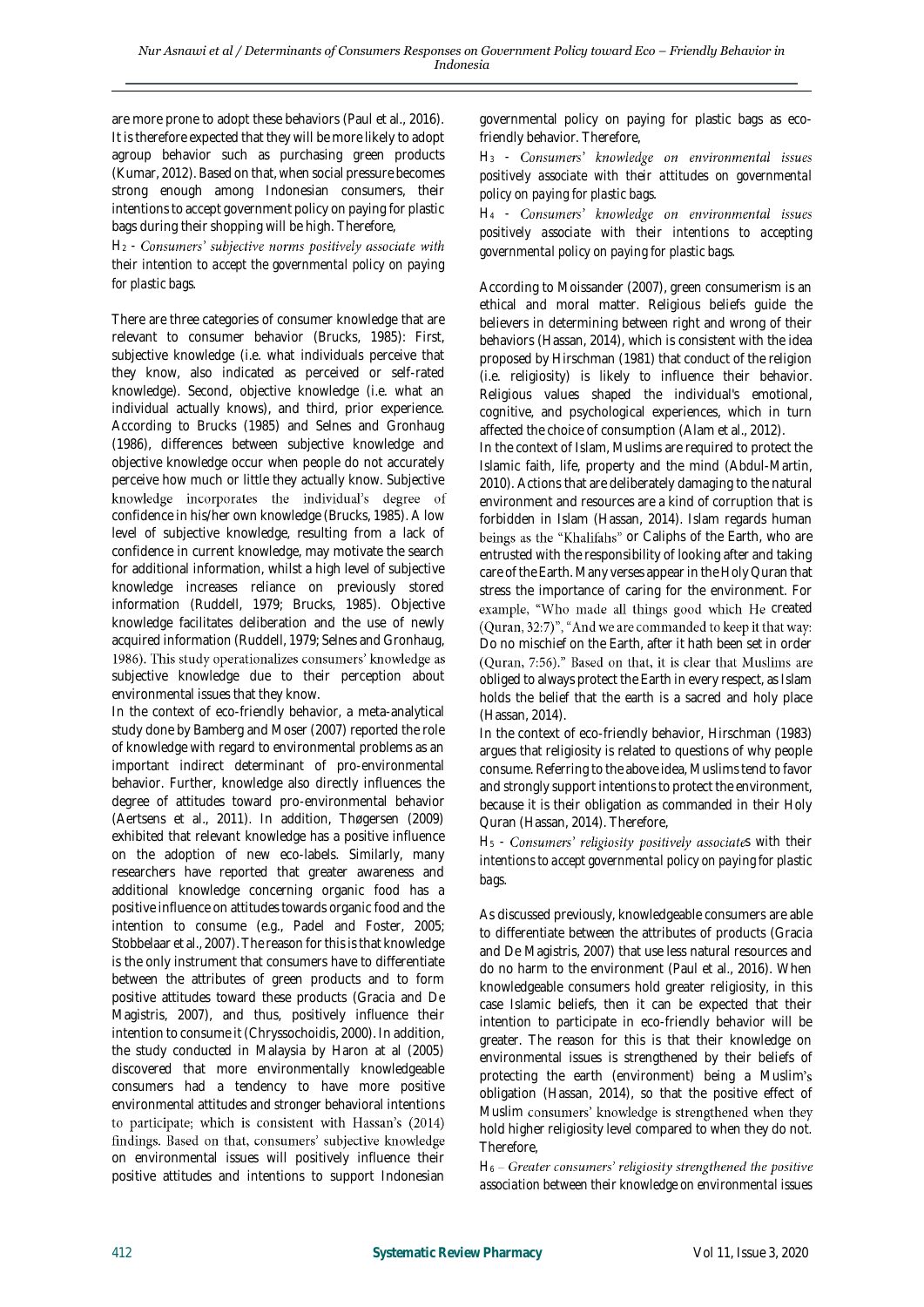*and intentions to accept governmental policy on paying for plastic bags.*

### **RESEARCH METHOD**

#### **Sample and data collection**

In this study, we used a survey method to investigate educated consumer intentions in Indonesia in responding to government policies on paid plastic bags. Data collection involved using questionnaires (closed-ended questions) which were disseminated directly to potential respondents to get the best response. Before these were given to the actual respondents, our questionnaire was pre-tested on 35 students in the marketing class to examine the level of validity and reliability. Then, we trained students to be surveyors assigned to the distribution of questionnaires to respondents i.e. students at six different universities (three state universities, three private universities) in one of the largest cities in Indonesia. The city itself is also categorized as having the second largest density in terms of higher education student population in Indonesia. The use of cluster sampling (probability sampling) as a method gives equal opportunity to randomly selected students in six different universities to be respondents (Sekaran, 2003; Malhotra, 2007). We believe that the selected respondents represent Indonesian consumers in responding to the government's policy on paying for plastic bags.

#### **Measurements**

The focus of this research is to explain the relationship between the five constructed constructs of religiosity adopted from Teah et al. (2014); Charseatd (2016); and Hassan (2014) with five indicators, and the knowledge construct is built on Rahman et al. (2015) with four indicators. Then, the TRA model with subjective norms constructs was adopted from several researchers (i.e. Tarkiainen and Sundqvist, 2005; Charsetad, 2016) with three indicators. Finally, the personal attitude and intention constructs are adopted from Lada et al. (2009) with two and three indicators respectively. All constructs were measured using a five-point Likert scale with the definition of the number  $1 =$  strongly disagree to  $5 =$  strongly agree (Likert, 1932) with reliability measurements of all constructs using Cronbach's alphas with a cut-off value of greater than 0.70 (Cronbach, 2004).

#### **4.3. Characteristics of Respondents**

The survey was conducted over a period of three months to obtain a response of 384 respondents based on the calculations of Morgan and Krejzie (1970). Of the 384 distributed questionnaires, 332 were declared to be valid (response rate 86.5 percent) to qualify statistically (Baruch and Holtom, 2008) as **Table 1** summarizes the descriptive statistics and matrix correlations of the respondents in this study. Further, we deleted 24 respondents who are non-Muslim, since we used religiosity items referring to Islamic values. The composition between male and female respondents was almost equal, and respondents' age dominantly fell between 18-24 years old (86.7 percent). Undergraduate students are the dominant respondents  $(73.5$  percent), followed by postgraduate students – studying master's degrees (20.5 percent). In terms of shopping intensity, daily shopping consists of 130 respondents (39.2 percent), followed by weekly shopping (27.4 percent) and monthly (17.5 percent).

| Table 1. Descriptive Statistics and Matrix Correlations |       |           |           |                      |            |           |                        |            |                      |           |       |           |       |       |
|---------------------------------------------------------|-------|-----------|-----------|----------------------|------------|-----------|------------------------|------------|----------------------|-----------|-------|-----------|-------|-------|
| Variables                                               | Mean  | <b>SD</b> | 1         | 2                    | 3          | 4         | 5                      | 6          |                      | 8         | 9     | 10        | 11    | 12    |
| Gender                                                  | 1.530 | 0.500     | n.a.      | 0.023                | 0.010      | 0.022     | 0.01<br>8              | 0.006      | 0.003                | 0.002     | 0.000 | 0.000     | 0.001 | 0.008 |
| Age                                                     | 1.178 | 0.487     | $0.152**$ | n.a.                 | 0.674      | 0.266     | 0.03                   | 0.404      | 0.404                | 0.005     | 0.006 | 0.041     | 0.003 | 0.067 |
| Marital status                                          | 1.063 | 0.244     | $-0.102$  | $0.821$ **           | n.a.       | 0.333     | 0.03<br>$\mathfrak{D}$ | 0.428      | 0.375                | 0.005     | 0.009 | 0.045     | 0.007 | 0.053 |
| Education level                                         | 2.271 | 0.565     | $0.147**$ | $0.516^{*}$          | $0.577**$  | n.a.      | 0.00                   | 0.230      | 0.208                | 0.008     | 0.007 | 0.014     | 0.010 | 0.012 |
| Shopping intensity                                      | 2.102 | 1.095     | $-0.133*$ | 0.175                | $0.179**$  | 0.082     | n.a.                   | 0.008      | 0.001                | 0.000     | 0.000 | 0.002     | 0.000 | 0.003 |
| Disposable income                                       | 2.244 | 1.059     | $-0.080$  | $0.636^{*}$          | $0.654$ ** | $0.480**$ | 0.09<br>0              | n.a.       | 0.612                | 0.010     | 0.010 | 0.036     | 0.003 | 0.056 |
| Monthly expenses                                        | 1.861 | 0.909     | $-0.051$  | $0.636*$             | $0.612$ ** | $0.456**$ | 0.02<br>6              | $0.782$ ** | n.a.                 | 0.012     | 0.001 | 0.062     | 0.004 | 0.089 |
| Religiosity                                             | 3.740 | 0.709     | 0.046     | $-0.070$             | $-0.068$   | $-0.087$  | 0.01<br>4              | $-0.102$   | $0.111$ <sup>*</sup> | 0.655     | 0.045 | 0.002     | 0.000 | 0.001 |
| Knowledge                                               | 3.750 | 0.689     | 0.004     | $-0.079$             | $-0.094$   | $-0.085$  | 0.00<br>8              | $-0.098$   | $-0.031$             | $0.212**$ | 0.626 | 0.002     | 0.006 | 0.004 |
| Subjective norms                                        | 3.606 | 0.701     | $-0.018$  | $0.202$ <sup>*</sup> | 0.211      | 0.118     | 0.04<br>0              | $0.191**$  | $0.249**$            | 0.049     | 0.043 | 0.565     | 0.005 | 0.484 |
| Attitude                                                | 3.645 | 0.893     | $-0.030$  | $-0.056$             | $-0.084$   | $-0.099$  | 0.01                   | $-0.052$   | $-0.061$             | $-0.018$  | 0.075 | $-0.073$  | 0.877 | 0.102 |
| Intention                                               | 3.681 | 0.843     | $-0.092$  | $0.259$ "            | 0.231      | 0.108     | 0.05<br>8              | $0.237**$  | $0.298**$            | $-0.035$  | 0.064 | $0.696**$ | 0.106 | 0.809 |

Note: \* refers to p<0.05, \*\* refers to p<0.01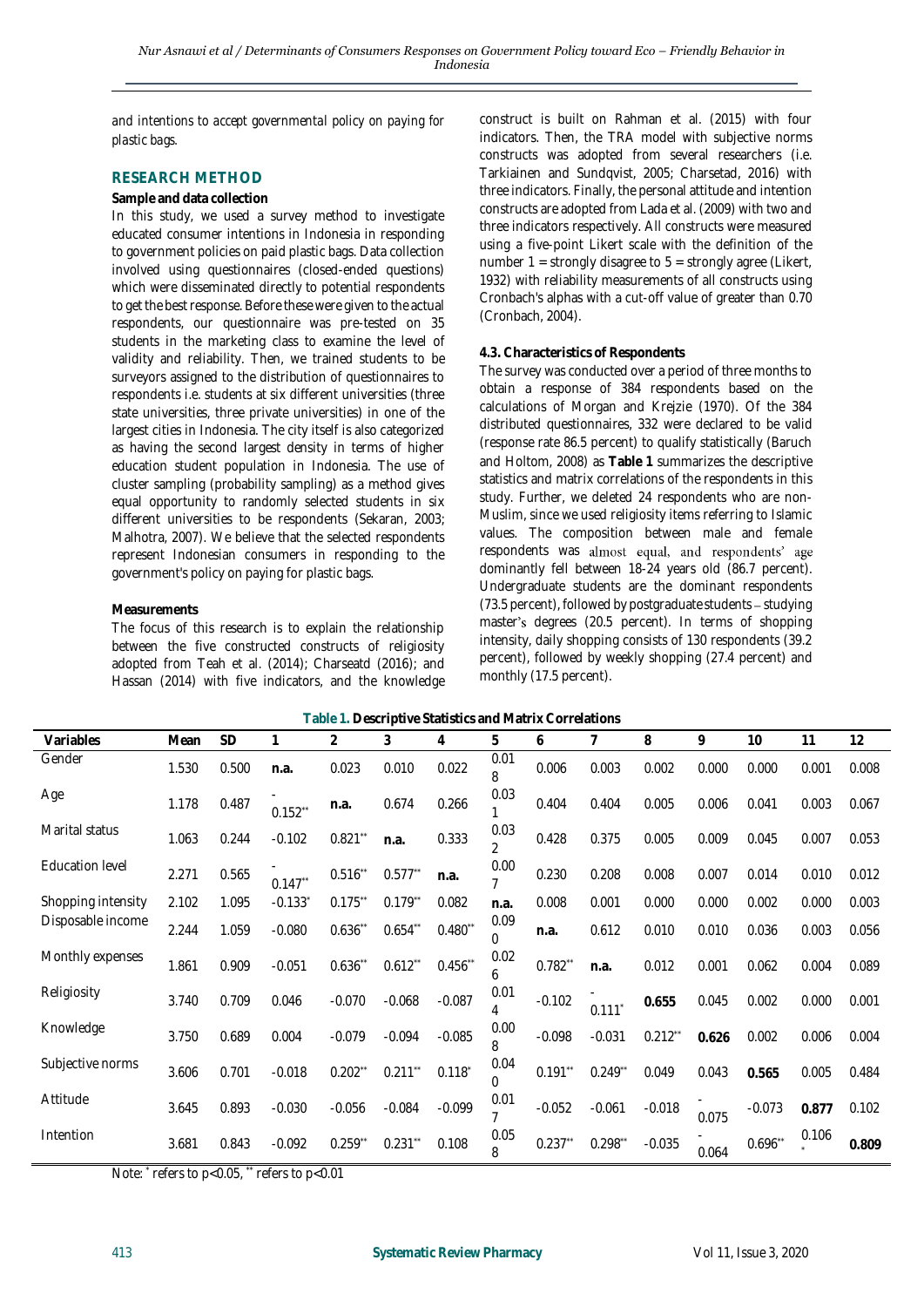**Analysis and Results** 

The partial least squares (PLS-Graph 3.0; Chin 2003) approach was used to path modeling to estimate the measurements and structural parameters in the structural equation model (SEM) (Chin 1998).

### **Measurement Validation**

To assess the psychometric properties of the measurement instruments, a similar procedure to that of Kleijnen et al (2007) was performed, using reflective indicators for all research constructs. A null model with no structural relationships was estimated, and then reliability was evaluated by means of composite scale reliability (CR), Cronbachs Alpha, and average variance extracted (AVE) (Chin, 1998; Fornell and Larcker, 1981). For all measures validity and reliability results (Table 2), the PLS-based CR was well above the cutoff value of 0.700, Cronbachs Alpha exceed 0.600, and AVE exceeded the 0.500 cut off value (Fornell and Larcker, 1981). In addition, convergent validity was evaluated by inspecting the standardized loadings of the measures on their respective constructs (Chin, 1998), and all measures were found to exhibit standardized loadings that exceed 0.500 (except items Knowledge 1, Knowledge 2, Religiosity 2 and Religiosity 3). Next, the discriminant validity of the measures was assessed. As suggested by Fornell and Larcker (1981), the AVE for each construct was greater than the squared latent factor correlations between the pairs of constructs. Consequently, the determination was that all constructs exhibit satisfactory discriminant validity.

| Code                                   | Outer    | Cronbachs Alpha | Composite   | <b>AVE</b> |  |  |  |
|----------------------------------------|----------|-----------------|-------------|------------|--|--|--|
|                                        | Loadings |                 | Reliability |            |  |  |  |
| Intention to purchase green products   |          |                 |             |            |  |  |  |
|                                        |          |                 |             |            |  |  |  |
| Int1                                   | 0.847    | 0.882           | 0.927       | 0.809      |  |  |  |
| Int2                                   | 0.917    |                 |             |            |  |  |  |
| Int3                                   | 0.932    |                 |             |            |  |  |  |
| Attitude toward green products         |          |                 |             |            |  |  |  |
| Att1                                   | 0.960    | 0.865           | 0.935       | 0.877      |  |  |  |
| Att2                                   | 0.913    |                 |             |            |  |  |  |
| Subjective norms                       |          |                 |             |            |  |  |  |
| SN <sub>1</sub>                        | 0.866    | 0.601           | 0.788       | 0.565      |  |  |  |
| SN <sub>2</sub>                        | 0.834    |                 |             |            |  |  |  |
| SN <sub>3</sub>                        | 0.500    |                 |             |            |  |  |  |
| Consumers' knowledge on green products |          |                 |             |            |  |  |  |
| Know1                                  |          | 0.603           | 0.765       | 0.626      |  |  |  |
| Know <sub>2</sub>                      |          |                 |             |            |  |  |  |
| Know <sub>3</sub>                      | 0.906    |                 |             |            |  |  |  |
| Know4                                  | 0.657    |                 |             |            |  |  |  |
| Religiosity                            |          |                 |             |            |  |  |  |
| Rel1                                   | 0.909    | 0.784           | 0.846       | 0.655      |  |  |  |
| Rel <sub>2</sub>                       |          |                 |             |            |  |  |  |
| Rel3                                   |          |                 |             |            |  |  |  |
| Rel4                                   | 0.782    |                 |             |            |  |  |  |
| Rel <sub>5</sub>                       | 0.725    |                 |             |            |  |  |  |

## **Hypothesis Testing**

PLS-Graph 3.0, which allows for the explicit estimation of the latent variable (LV) scores, along with the bootstrapping resampling method, were both used to test the proposed model (Chin, 1998). This procedure entailed generating 300 sub-samples of cases, randomly selected, with replacements, from the original data. Path coefficients were then generated for each randomly selected sub-sample. T-statistics were calculated for all coefficients, based on their stability across the sub-samples, indicating which links were statistically significant. As shown in Figure 1, the results illustrate that the Theory of Reasoned Action is confirmed. It was found that consumers' attitudes toward green products ( $\beta$ =0.115,  $t=$  2.612) and consumers' subjective norms ( $\beta$ =0.688,  $t=$ 

16.065) are positively associated with consumers' intentions to accept governmental policy on paying for plastic bags, supporting H<sub>1</sub> and H<sub>2</sub>. Hypothesis 3 and 4 posits that consumers' knowledge about green products is positively related with consumers' attitudes toward green products and consumers' intentions to accept governmental policy on paying for plastic bags. The results indicated that there is no significant relation between consumers' knowledge toward green products on consumers' attitudes toward green products ( $\beta$ =-0.088, t= 1.011) and consumers' intentions to accept government policy on paying for plastic bags ( $\beta$ =-0.078,  $t = 0.666$ ). Thus, H<sub>3</sub> and H<sub>4</sub> are not supported in this study. Hypothesis 5 predicts that consumers' religiosity is positively associated with consumers' intentions to accept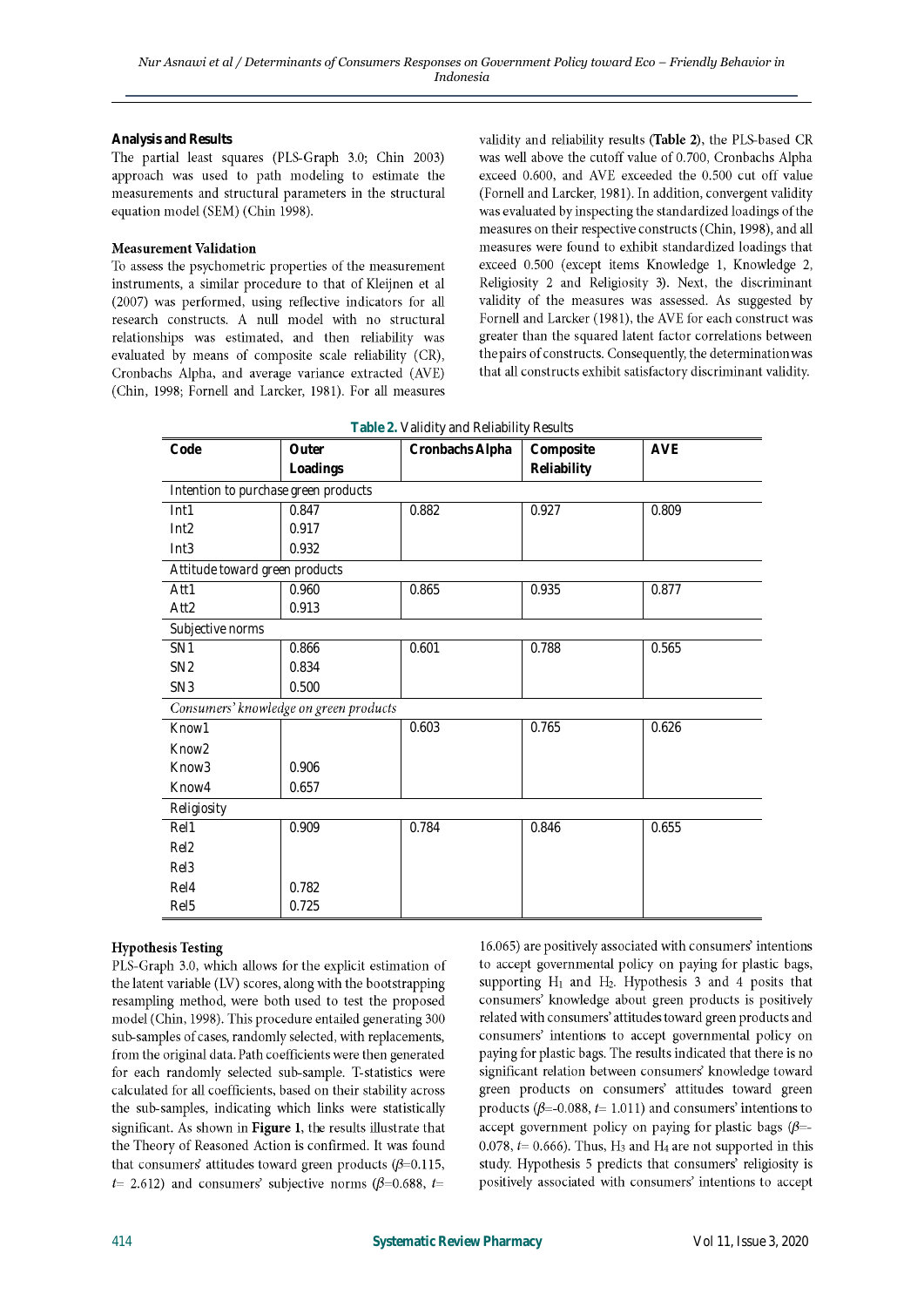governmental policy on paying for plastic bags, but the result is not significant ( $\beta$ =-0.074,  $t$ = 0.600); thus, H<sub>5</sub> is not supported. Finally, Hypothesis 6 posits that consumers' religiosity moderates the positive relation between consumers' knowledge toward green products and consumers' intentions to accept government policy on paying for plastic bags, but the result is also not significant

( $\beta$ =0.049, t= 0.281). Thus, H<sub>6</sub> is not significant. Further results indicate that control variables are significantly related with consumers' intentions to accept government policy on paying for plastic bags ( $\beta$ =0.118, t= 2.770).

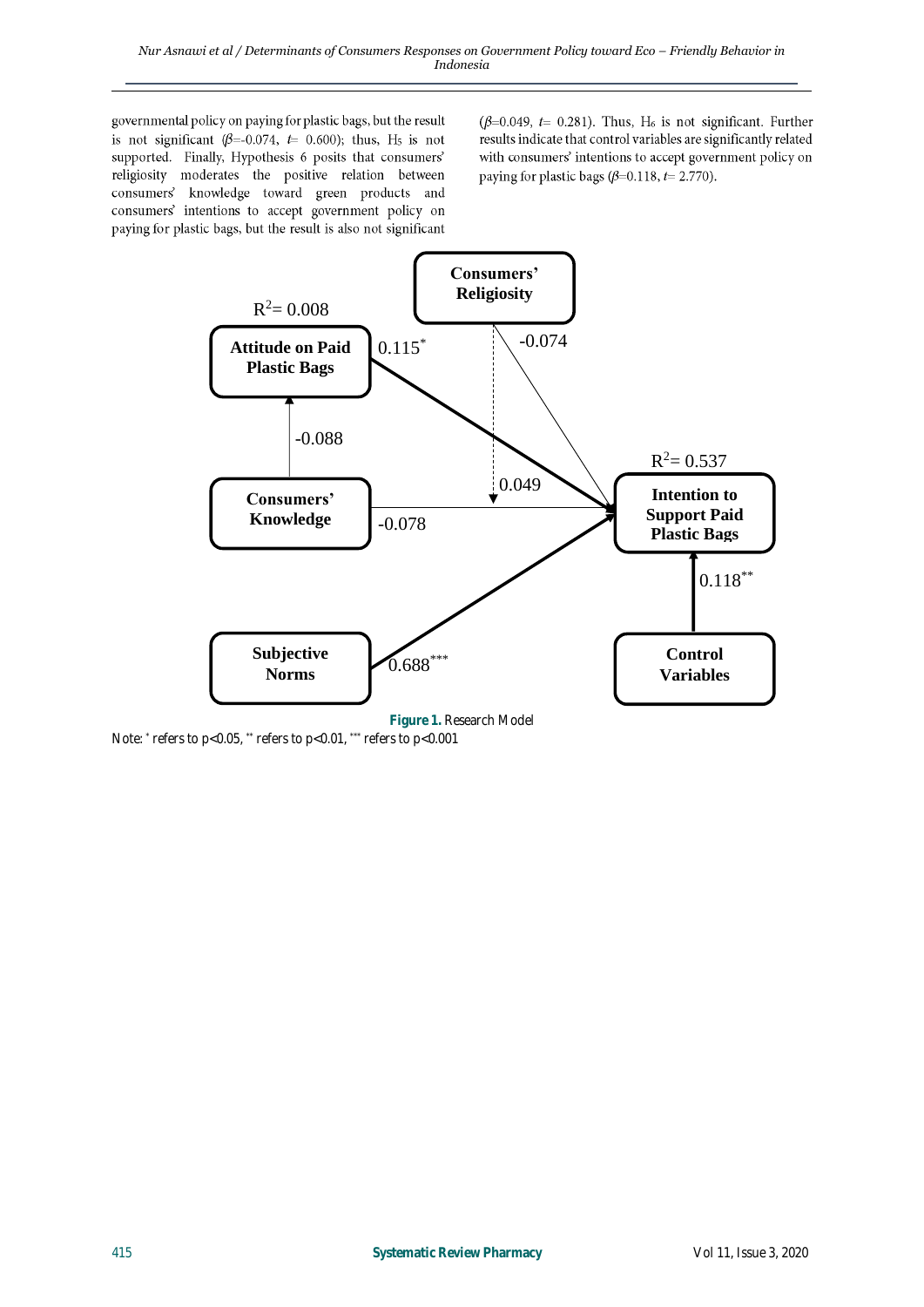## **CONCLUSION**

The objective of the study is to empirically test the determinants of consumers' responses on governmental policy toward eco-friendly behaviors in Indonesia, by extending the TRA. The results indicate that the two original components of TRA, attitude and subjective norms, are proven to be the determinants of consumers' support of the government's policy to pay for plastic bags during their shopping activities. The results confirm the notion of prior studies that attitude is the main predictor of consumers' intentions on a particular behavior (Kotchen and Reiling, 2000). In the context of eco-friendly behavior, many studies also reported that positive attitudes of consumers determine their intention to participate inmaking the environment more sustainable (e.g., Mostafa, 2007; Birgelen et al., 2009). The results are also consistent with the findings of Paul et al.  $(2016)$  that Indian consumers' intentions to consume green products are significantly influenced by their positive attitudes toward green products.<br>As proposed by Ajzen (1991), "subjective norm" is defined

as "the perceived social pressure to perform or not to perform the behavior". When consumers perceive that their "significant others" endorse green purchase behaviors, they are more prone to adopt these behaviors (Paul et al., 2016). It is therefore expected that they will more likely adopt the group behavior, such as purchasing green products (Kumar, 2012). Our findings support these studies that consumers' subjective norms positively influence their intentions to support the government's policy on eco-friendly behavior, i.e., paying for plastic bags during their shopping activities. The findings also support prior studies (e.g., Moser, 2015; Tsarenko et al., 2013) that when consumers perceive that their "significant others" endorse green purchase behaviors, they are more prone to adopt these behaviors.

Further results indicate that consumers' knowledge about environmental issues has no direct or positive influence on their attitudes and intentions to supporting the government's policy program on eco-friendly behavior. The results are inconsistent with previous studies that consumers' knowledge also directly influences the degree of attitudes toward pro-environmental behaviors (e.g., Aertsens et al., 2011; Thøgersen, 2009). Further, the results do not conform with the meta-analytical results of Bamberg and Moser (2007) that the role of knowledge with regard to environmental problems is an important, indirect determinant of pro-environmental behavior. The result is consistent with the study of Schmitt et al (2017) that consumers tend to show neither consistent proenvironmental nor consistent anti-environmental tendencies as the "walkers-only" and "talkers-only" (i.e., for short, "walkers" and "talkers"). In other words, Indonesian consumers might be categorized as either walkers or talkers, in which the former are defined as persons who put much effort into the recycling of waste materials but do not support pollution standards, whereas the latter term describes individuals who have a strong opinion with regard to the support of pollution standards yet do not engage in recycling efforts (Schmitt et al., 2017). These conditions can explain as to why there is no significant effect of knowledgeable consumers on environmental issues on their

attitudes and intentions to support the governmental policy on eco-friendly behaviors.

Finally, there are no positive influences of consumers' religiosity on their intentions to support the government policy on eco-friendly behavior. The findings tend to be inconsistent with Hirschman's (1983) idea that religiosity is related to questions of why people consume and behave. Based on this idea, Muslims tend to favor and strongly support intentions to protect the environment, because it is their obligation as commanded in their Holy Quran (Hassan, 2014). Again, the results indicate that Indonesian consumers tend to differentiate religion and their behavior, in which religion is mainly about practicing Islamic sharia, while protecting the environment is another issue. The findings are also consistent with the notion of Schmitt et al. (2017) that there is paradoxical behavior among consumers who understand about environmental issues and their behavior. In this context, there are paradoxical behaviors between consumers who understand and practice Islamic values with their behavior on protecting the environment. Moreover, there is no positive moderation of consumers' religiosity on the relationship between consumers' knowledge and their intention to support the government's policy on eco-friendly behavior.

#### **Academic implications**

First, this study examines the constructs of religiosity and knowledge as determinants of consumers' intentions by extending the TRA model (Ajzen and Fishbein, 1980) as an extension of the previous research model (e.g Paul et al., 2016; Liu et al., 2017) and contributes to a sustainable research paradigm of green behavior. Second, over the years, research on green behavior only focuses on western countries with their socioeconomic background (e.g. Sparks and Shepherd, 1992; Minton and Rose, 1997; Gilg et al., 2005), and there is little empirical evidence from nonwestern countries (especially Muslim countries). Finally, numerous studies of consumer awareness on the environment are mostly conducted in countries where there are minority Muslim societies (e.g Jansson et al., 2010; Chan, 2001; Akehurst et al., 2012), recorded only in Hassan (2014) who is studying in Malaysia; we are confident that with the growing interest of academics, we will be able to increase the literature of green behavior in Muslim-majority countries.

#### **Managerial implications**

First, the results of the research show that Indonesian consumer's intentions in supporting government policy toward eco-friendly behavior are determined by subjective norms and attitudes, not religiosity and consumer knowledge, so marketers must intensive and socialize with the consumer in order to give a better understanding toward environmentally-friendly consumer behavior (Carrete et al., 2012). Second, the marketing manager must educate the notion of eco-friendly behavior- government's policy-to equate perceptions in various segments of consumer, industry and community organizations (Narula and Dasore, 2016). Finally, as knowledge and religiosity have no impact on the formation of consumer attitudes of Indonesia, the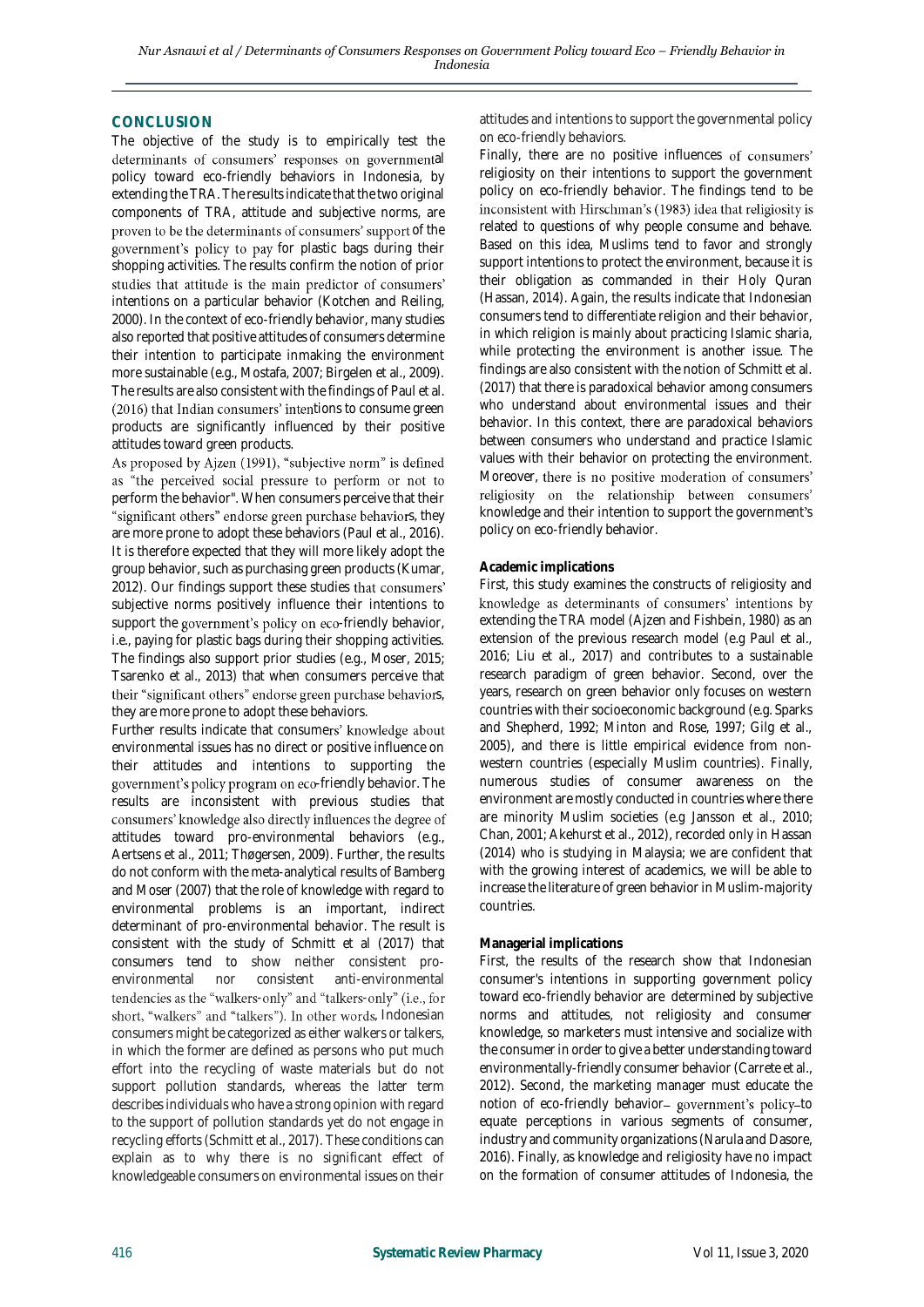green marketers must develop messages and campaigns to educate consumers about the importance of eco-friendly behaviors (e.g. testimonies of consumers' success in preserving the environment and their implications for ecosystems (Joshi and Rahman, 2016)).

## **Limitations and future research directions**

Limitations of the study are described in six important points. First, this study focuses only on issues of consumer responses to government policies on eco-friendly behavior (plastic waste pouch hazard). The researcher can further test the model proposed in another context, e.g. recyclable products (Park et al., 1998; Elgaaied, 2012), green fashion (Lee et al., 2012), and green branding (Suki, 2016). Secondly, this research is based on TRA's well-established model, even though we extended it by incorporating consumers' knowledge and religiosity into it. Future research could develop this by incorporating TPB for green consumption behavior (Paul et al., 2016) or by comparing the TRA with cognitive-affect behavior (Liu et al., 2017). Finally, understanding consumer behavior toward green behavior is multifaceted, and cannot only be viewed from the point of knowledge and religiosity as a determinant of attitudes. To that end, further researchers can propose a broader model involving environmental concerns (Paul et al., 2016), green consumer awareness (Safari et al., 2018), and demographic factors (Khare, 2015) to investigate eco-friendly behaviors of consumers in developing countries.

## **REFERNCES**

- 1. Abdul-Martin, I. (2010), *Green Deen: What Islam Teaches About Protecting the Planet*, Berrett-Koehler Publisher, Inc, San Francisco.
- 2. Abou-Youssef, M. M. H., Kortam, W., Abou-Aish, E. and El-Bassiouny, N. (2015), "Effects of religiosity on consumer attitudes toward Islamic banking in Egypt", *International Journal of Bank Marketing*, Vol. 33 No. 6, pp. 786-807.
- 3. Aertsens, J., Mondelaers, K., Verbeke, W., Buysse, J. and Huylenbroeck, G. V. (2011), "The influence of subjective and objective knowledge on attitude, motivations and consumption of organic food", *British Food Journal*, Vol. 113 No. 11, pp. 1353-1378.
- 4. Ahmed, N. U., Montagno, R. V. and Naffziger, D. W. (2003), "Environmental concerns, effort and impact: an empirical study", *American Journal of Business*, Vol. 18 No. 1, pp. 61-70.
- 5. Ajzen, I. (1985), "From intentions to actions: a theory of planned behavior", inJ. Kuhl, J. Beckman (Eds.), *Action-control: From cognition to behavior*, Springer, Heidelberg, pp. 11-39.
- 6. Ajzen, I. (1991), "The theory of planned behavior", *Organizational Behavior and human decision processes*, Vol. 50, pp. 179-211.
- 7. Ajzen, I. (2005). *Attitudes, personality, and behavior*, (2nd ed.), Open University Press, Maidenhead, UK.
- 8. Ajzen, I. (2015). "Consumer attitudes and behavior: the theory of planned behavior applied to food consumption decisions", Rivista di EconomiaAgraria,

Vol. 70 No. 2, pp. 121-138.

- 9. Ajzen, I. and Fishbein, M.A. (1980), *Understanding Attitudes and Predicting Social Behavior*, Prentice-Hall, Upper Saddle River, NJ.
- 10. Akehurst, G., Afonso, C. and Gonçalves, H. M. (2012), "Re-examining green purchase behaviour and the green consumer profile: new evidences", *Management Decision*, Vol. 50 No. 5, pp. 972-988.
- 11. *Al Quran al-Karim waTarjamatuMaaniyahila al-Lughatil al-Injlisiyyah (Translation of the meanings of the Noble Qur'an in the English language)*. (1971), Muhammad Taqiuddin Al Hilali and Muhammad Muhsin Khan (translator), King Fahd Complex for the printing of the Holy Qur'an, Madinah, K.S.A.
- 12. Alam, S. S., Janor, H., Zanariah., Che., Wel, C. A. C. and Ahsan*,*  factor in influencing the intention to undertake islamic home financing in Klang Valley?", World *Applied Sciences Journal,*Vol. 19 No. 7, pp. 1030-1041.
- 13. Albayrak, T., Aksoy, S. and Caber, M. (2013), "The effect of environmental concern and scepticism on green purchase behaviour", *Marketing Intelligence & Planning*, Vol. 31 No. 1, pp. 27 – 39.
- 14. [Asnawi, N.,](https://www.emerald.com/insight/search?q=Nur%20Asnawi) [Sukoco, B.](https://www.emerald.com/insight/search?q=Badri%20Munir%20Sukoco) and [Fanani, M.](https://www.emerald.com/insight/search?q=Muhammad%20Asnan%20Fanani) (2018), "Halal products consumption in international chain restaurants among global Moslem consumers", *International Journal of Emerging Markets*, Vol. 13 No. 5, pp. 1273-1290.
- 15. Bamberg, S. and Moser, G. (2007), "Twenty years after Hines, Hungerford, and Tomera: a new metaanalysis of psycho-social determinants of pro-*Journal of Environmental Psychology*, Vol. 27, pp. 14-25.
- 16. Baruch, Y. and Holtom, B. C. (2008), "Survey response rate levels and trends in organizational research", Human Relations, Vol. 61 No. 8, pp. 1139-1160.
- 17. Birgelen, M. V., Semeijn, J. and Keicher, M. (2009), "Packaging and pro-environmental consumption behaviour: investigating purchase and disposal *Environment and Behavior*, Vol. 41 No. 1, pp. 125-146.
- 18. Boldero, J. (1995), "The prediction of household recycling of newspapers: the role of attitudes, *Journal of Applied Social Psychology*, Vol. 25 No. 5, pp. 440-462.
- 19. Brucks, M. (1985), "The effects of product class knowledge on information search behavior", Journal *of Consumer Research*, Vol. 12, pp. 1-16.
- 20. Carrete, L., Castaño, R., Felix, R., Centeno, E. and González, E. (2012), "Green consumer behavior in an emerging economy: confusion, credibility, and compatibility", *Journal of Consumer Marketing*, Vol. 29 No. 7, pp. 470-481.
- 21. Chan, R. Y. K. (2001), "Determinants of Chinese consumers' green purchase behavior", Psychology & *Marketing*, Vol. 18 No. 4, pp. 389-413
- 22. Chan, R. Y. K., Wong, Y. H. and Leung, T. K. P. (2008), "Applying ethical concepts to the study of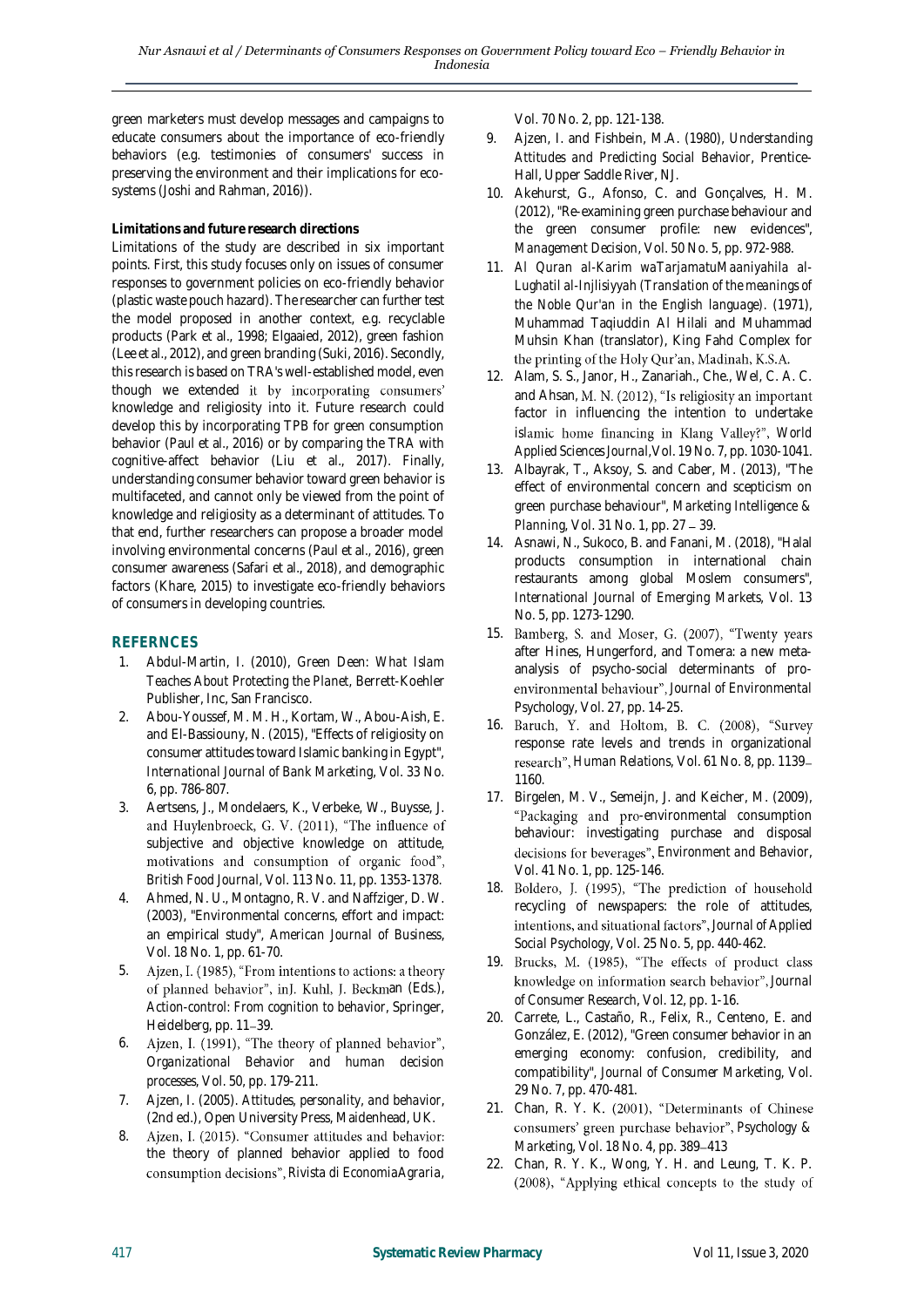"green" consumer behavior: an analysis of Chinese consumers intentions to bring their own shopping bags", Journal of Business Ethics, Vol. 79, pp. 469-481.

- 23. Charsetad, P. (2016), "Role of religious beliefs in blood donation behavior among the youngster in Iran: A theory of planned behavior perspective", *Journal of Islamic Marketing*, Vol. 7 No. 3, pp. 250- 263.
- 24. Cheah, I. and Phau, I. (2011), "Attitudes towards environmentally friendly products: The influence of ecoliteracy, interpersonal influence and value orientation", *Marketing Intelligence & Planning*, Vol. 29 No. 5, pp. 452-472.
- 25. Cherrier, H. (2006), "Consumer identity and moral obligations in non-plastic bag consumption: a *International Journal of Consumer Studies*, Vol. 30 No. 5, pp. 515-523.
- 26. Chin, W. W. (1998). "The partial least squares approach to structural equation modeling". In G. A Marcoulides (Ed.), *Modern Methods for Business Research,* Lawrence Erlbaum Associates Publisher, London, pp. 295-336
- 27. Chin, W.W., Marcolin, B. L. and Newsted, P. R. (2003), "A partial least squares latent variable modeling approach for measuring interaction effects: results from a Monte Carlo simulation study and an electronic-mail emotion/adoption study". *Information Systems Research*, Vol. 14 No. 2, pp. 189 217.
- 28. Chryssochoidis, G. (2000), "Repercussions of consumer confusion for late introduced differentiated *European Journal of Marketing*, Vol. 34, pp. 705-22.
- 29. Cronbach, L.J. (2004), "My current thoughts on coefficient alpha and successor procedures". *Educational and Psychological Measurement*, Vol.64, pp. 391-418.
- 30. Dean, M., Raats, M. M. and Shepherd, R. (2012), "The role of self-identity, past behaviour and their interaction in predicting intention to purchase fresh *Journal of Applied Social Psychology*, Vol. 42 No. 3, pp. 669-688
- 31. do Paço, A. M. F. and Raposo, M. L. B. (2010), "Green consumer market segmentation: empirical findings from Portugal", International Journal of Consumer *Studies*, Vol. 34, pp. 429-436.
- 32. Elgaaied, L. (2012), "Exploring the role of anticipated guilt on pro-environmental behavior - a suggested typology of residents in France based on their recycling patterns", *Journal of Consumer Marketing*, Vol. 29 No. 5, pp. 369-377
- 33. Elyda, C., Harsaputra, I., Simanjuntak, H. and Adri, N. (2016), "Shoppers say goodbye to free plastic bags", *The Jakarta Post*, available at: [http://www.thejakartapost.com/news/2016/02/22/sh](http://www.thejakartapost.com/news/2016/02/22/shoppers-say-goodbye-free-plastic-bags.html) [oppers-say-goodbye-free-plastic-bags.html](http://www.thejakartapost.com/news/2016/02/22/shoppers-say-goodbye-free-plastic-bags.html) (accessed 12 November 2017).
- 34. Fishbein, M. and Ajzen, I. (1975), *Beliefs, Attitude, Intention and Behavior: An Introduction to Theory*

*and Research***,** Addison-Wesley, Reading, MA

- 35. Follows, S. B. and Jobber, D. (2000), test of a consumer model", European Journal of *Marketing*, Vol. 34 No. 5/6, pp. 723-746.
- 36. Fornell, C. and Larcker, D. F. (1981), "Evaluating structural equation models with unobservable variables and measurement error", Journal of *Marketing Research*, Vol. 18 No. 1, pp. 39-50.
- 37. Genoveva. (2016), "Factors affecting consumers' green purchase behavior (an empirical study of *International Journal of Business, Economics and Law*, Vol. 10 No 2, pp. 31- 36.
- 38. Gilg, A., Barr, S. and Ford, N. (2005), "Green consumption or sustainable lifestyles? Identifying the sustainable consumer", Futures, Vol. 37, pp. 481-504.
- 39. Gosden, E. (2015), "Five reasons why our plastic bag *The Telegraph*, available at: [https://www.telegraph.co.uk/news/earth/environme](https://www.telegraph.co.uk/news/earth/environment/11759608/Five-reasons-why-our-plastic-bag-habit-is-bad.html) [nt/11759608/Five-reasons-why-our-plastic-bag](https://www.telegraph.co.uk/news/earth/environment/11759608/Five-reasons-why-our-plastic-bag-habit-is-bad.html)[habit-is-bad.html](https://www.telegraph.co.uk/news/earth/environment/11759608/Five-reasons-why-our-plastic-bag-habit-is-bad.html) (accessed 12 November 2017).
- 40. Gracia, A. and De Magistris, T. (2007), "Organic food product purchase behaviour: a pilot study for urban consumers in the south of Italy", Spanish Journal of *Agricultural Research*, Vol. 5, pp. 439-51.
- 41. Ha, H.-Y. and Janda, S. (2012), "Predicting consumer intentions to purchase energy-efficient products", *Journal of Consumer Marketing*, Vol. 29 No. 7, pp. 461-469.
- 42. Han, H. and Kim, Y. (2010), "An investigation of green hotel customers' decision formation: developing an extended model of the theory of *International Journal of Hospitality Management*, Vol. 29, pp. 659-668.
- 43. Han, H., Hsu, L.-T. and Sheu, C. (2010), "Application of the Theory of Planned Behaviour to green hotel choice: testing the effect of environmental friendly *Tourism Management*, Vol. 31, pp. 325 334.
- 44. Haron, S. A., Paim, L. and Yahaya, N. (2005), "Towards sustainable consumption: an examination of environmental knowledge among Malaysians", *International Journal of Consumer Studies*, Vol. 29 No. 5, pp. 426-436.
- 45. Hassan, S. H. (2014), "The role of Islamic values on green purchase intention", *Journal of Islamic Marketing*, Vol. 5 No. 3, pp. 379-395.
- 46. Hirschman, E. C. (1981), "American Jewish ethnicity: Its relationship to some selected aspects of consumer *Journal of Marketing*, Vol. 45 No. 3, pp. 102-110.
- 47. Indonesian Consumers Organization (Yayasan Lembaga Konsumen Indonesia). (2017), "Hasil survei: efektivitas ujicoba kebijakan kantong plastik berbayar pada ritel modern (survey results: the effectiveness of pilot testing of paid plastic bags in modern retail)", available at: [http://ylki.or.id/2016/04/hasil-survei-efektivitas-uji-](http://ylki.or.id/2016/04/hasil-survei-efektivitas-uji-coba-kebijakan-kantong-plastik-berbayar-pada-ritel-modern/)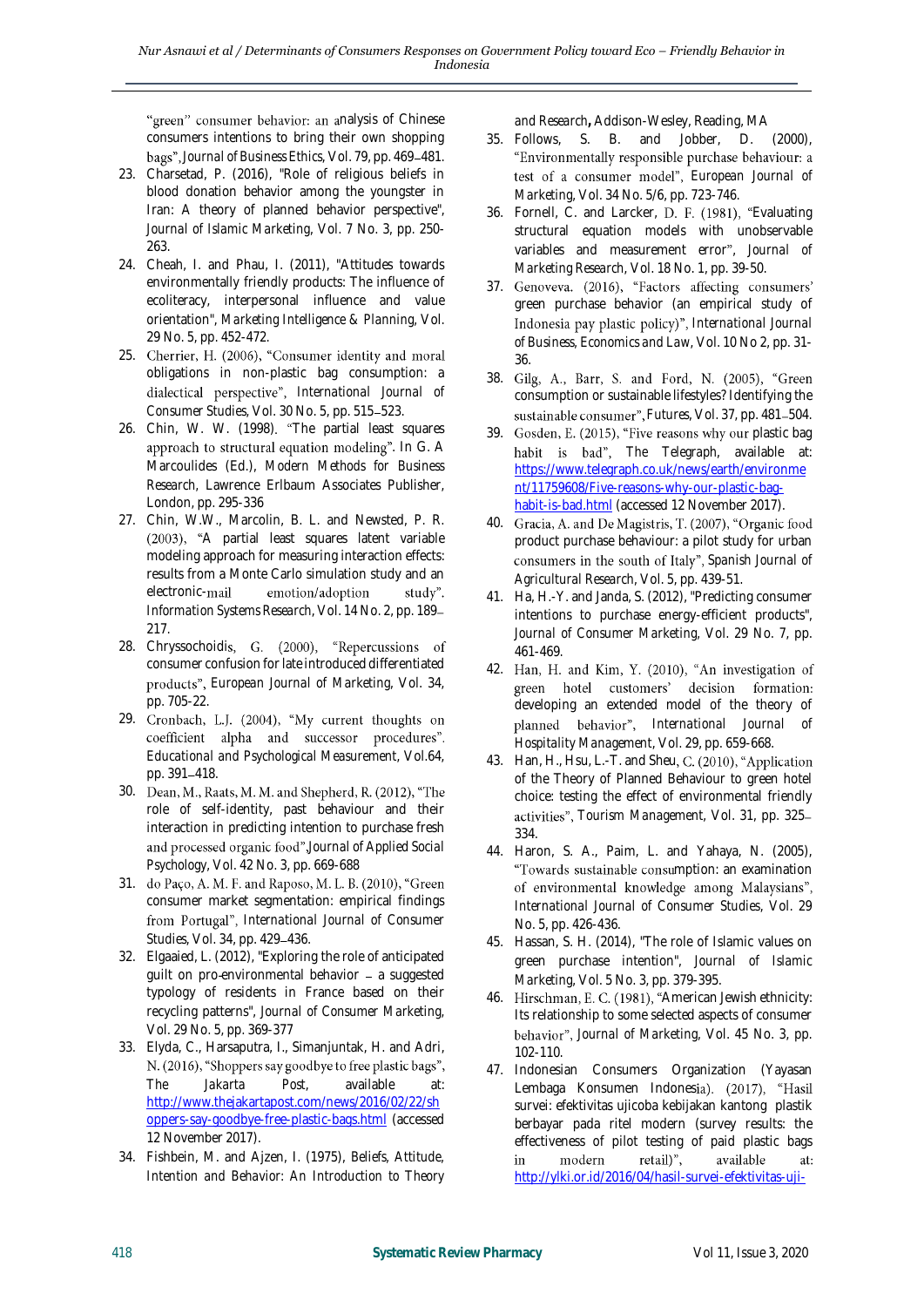[coba-kebijakan-kantong-plastik-berbayar-pada-ritel](http://ylki.or.id/2016/04/hasil-survei-efektivitas-uji-coba-kebijakan-kantong-plastik-berbayar-pada-ritel-modern/)[modern/](http://ylki.or.id/2016/04/hasil-survei-efektivitas-uji-coba-kebijakan-kantong-plastik-berbayar-pada-ritel-modern/) (accessed 03 February 2017).

- 48. Jambeck, J. R., Geyer, R., Wilcox, C., Siegler, T. R., Perryman, M., Andrady, A., Narayan, R. and Law, K. L. (2015), "Marine Pollution- Plastic waste inputs *Science,* Vol. 347 No. 6223, pp. 768-771.
- 49. Jansson, J., Marell, A. and Nordlund, A. (2010), "Green consumer behavior: determinants of curtailment and eco-innovation adoption", Journal of *Consumer Marketing, Vol. 27 No. 4, pp. 358-370.*
- 50. Joshi, Y. and Rahman, Z. (2016), "Predictors of young consumer's green purchase behaviour", Management *of Environmental Quality: An International Journal*, Vol. 27 No. 4, pp. 452-472.
- 51. Khare, A. (2015), "Antecedents to green buying behaviour: a study on consumers in an emerging economy", *Marketing Intelligence & Planning*, Vol. 33 No. 3, pp. 309-329.
- 52. Kleijnen, M., Ruyter, K. and Wetzels, M. (2007), "An assessment of value creation in mobile service delivery and the moderating role of time consciousness". Journal of Retailing, Vol. 83 No. 1, pp.  $33 - 46.$
- 53. Kotchen, M. J. and Reiling, S. D. (2000), "Environmental attitudes, motivations, and contingent valuation of nonuse values: a case study involving endangered species", Ecological Economics, Vol. 32, pp. 93-107.
- 54. Krejcie, R. V. and Morgan, D. W. (1970), "Determining sample size for research activities", *Educational and Psychological Measurement*, Vol. 30, pp. 607-610.
- 55. Kumar, B. (2012), "Theory of planned behaviour approach to understand the purchasing behaviour for environmentally sustainable products", Working Paper, Indian Institute of Management Ahmedabad, India, 8 December.
- 56. Lada, S., Tanakinjal, G. H. and Amin, H. (2009), "Predicting intention to choose halal products using theory of reasoned action", *International Journal of Islamic and Middle Eastern Finance and Management*, Vol. 2 No. 1, pp. 66-76.
- 57. Lee, N., Choi, Y. J., Youn, C. and Lee, Y. (2012), "Does green fashion retailing make consumers more ecofriendly? the influence of green fashion products and campaigns on green consciousness and behavior", *Clothing and Textiles Research Journal*, Vol. 30 No. 1, pp. 67-82.
- 58. Likert, R. (1932), "A technique for the measurement *Archives of Psychology,* Vol. 22 No. 140, pp. 1-55.
- 59. Liu, Y., Segev, S. and Villar, M. E. (2017), "Comparing two mechanisms for green consumption: cognitiveaffect behavior vs theory of reasoned action", *Journal of Consumer Marketing*, Vol. 34 No. 5, pp. 442-454.
- 60. Lujja, S., Mohammad, M. O. and Hassan, R. (2016), "Modelling public behavioral intention to adopt Islamic banking in Uganda: The theory of reasoned

action", *International Journal of Islamic and Middle Eastern Finance and Management*, Vol. 9 No. 4, pp. 583-600.

- 61. Malhotra, N. K. (2007), *Marketing Research: An Applied Orientation*. 5th ed., NJ: Prentice-Hall, Upper Saddle River
- 62. Michaud, C. and Llerena, D. (2011), "Green consumer behaviour: an experimental analysis of willingness to pay for remanufactured products", *Business Strategy and the Environment,* Vol. 20, pp. 408 420.
- 63. Ministry of Environment and Forestry Republic of Indonesia (Kementerian Lingkungan Hidup dan Kehutanan Republik Indonesia). (2016), "Menuju penerapan kebijakan kantong plastik berbayar **(**towards the adoption of a paid plastic bag policy)", available at: [http://www.menlhk.go.id/siaran-31](http://www.menlhk.go.id/siaran-31-menujupenerapan-kebijakan-kantong-plastikberbayar.html) [menujupenerapan-kebijakan-kantong-](http://www.menlhk.go.id/siaran-31-menujupenerapan-kebijakan-kantong-plastikberbayar.html)

[plastikberbayar.html](http://www.menlhk.go.id/siaran-31-menujupenerapan-kebijakan-kantong-plastikberbayar.html) (accessed 11 February2017)

- 64. Minton, A. P. and Rose, R. L. (1997), "The effects of environmental concern on environmentally friendly consumer behavior: an exploratory study", Journal of *Business Research.* Vol. 40, pp. 37-48.
- 65. Moharam, R. and Al. Maqtari, M. A. (2014), "The impact of plastic bags on the environment: a field survey of the City of Sana'a and the surrounding *International Journal of Engineering Research and Reviews*, Vol. 2, No. 4, pp. 69-61.
- 66. Moisander, J. (2007), "Motivational complexity of , *International Journal of Consumer Studies*, Vol. 31 No. 4, pp. 404-409.
- 67. Moser, A. K. (2015), "Thinking green, buying green? Drivers of pro-environmental purchasing behavior", *Journal of Consumer Marketing*, Vol. 32 No. 3, pp. 167-175.
- 68. Mostafa, M. M. (2007), "A hierarchical analysis of the green consciousness of the Egyptian consumer", *Psychology & Marketing*, Vol. 24 No. 5, pp. 445-473.
- 69. Narula, S. A. and Desore, A. (2016), "Framing green consumer behaviour research: opportunities and challenges", *Social Responsibility Journal*, Vol. 12 No. 1, pp. 1-22.
- 70. Nizam, N. Z., Rajiani, I., Mansor, N. and Yahaya, S. N. (2014), "Understanding green purchasing behavior among Gen Y in Malaysia by examining the *Interdisciplinary Journal of Contemporary Research in Business*, Vol. 6 No. 2, pp. 181-194.
- 71. Oppermann, M. (1995), "Travel life cycle", Annals of *Tourism Research*, Vol. 22 No. 3, pp. 535-552.
- 72. Padel, S. and Foster, C. (2005), "Exploring the gap between attitudes and behaviour: Understanding why consumers buy or do not buy organic food", *British Food Journal*, Vol. 107 No. 8, pp. 606-625.
- 73. Park, H. S., Levine, T. R. and Sharkey, W. F. (1998), "The theory of reasoned action and self-construals: understanding recycling in Hawai'i", Communication *Studies*, Vol. 49 No. 3, pp. 196-208.